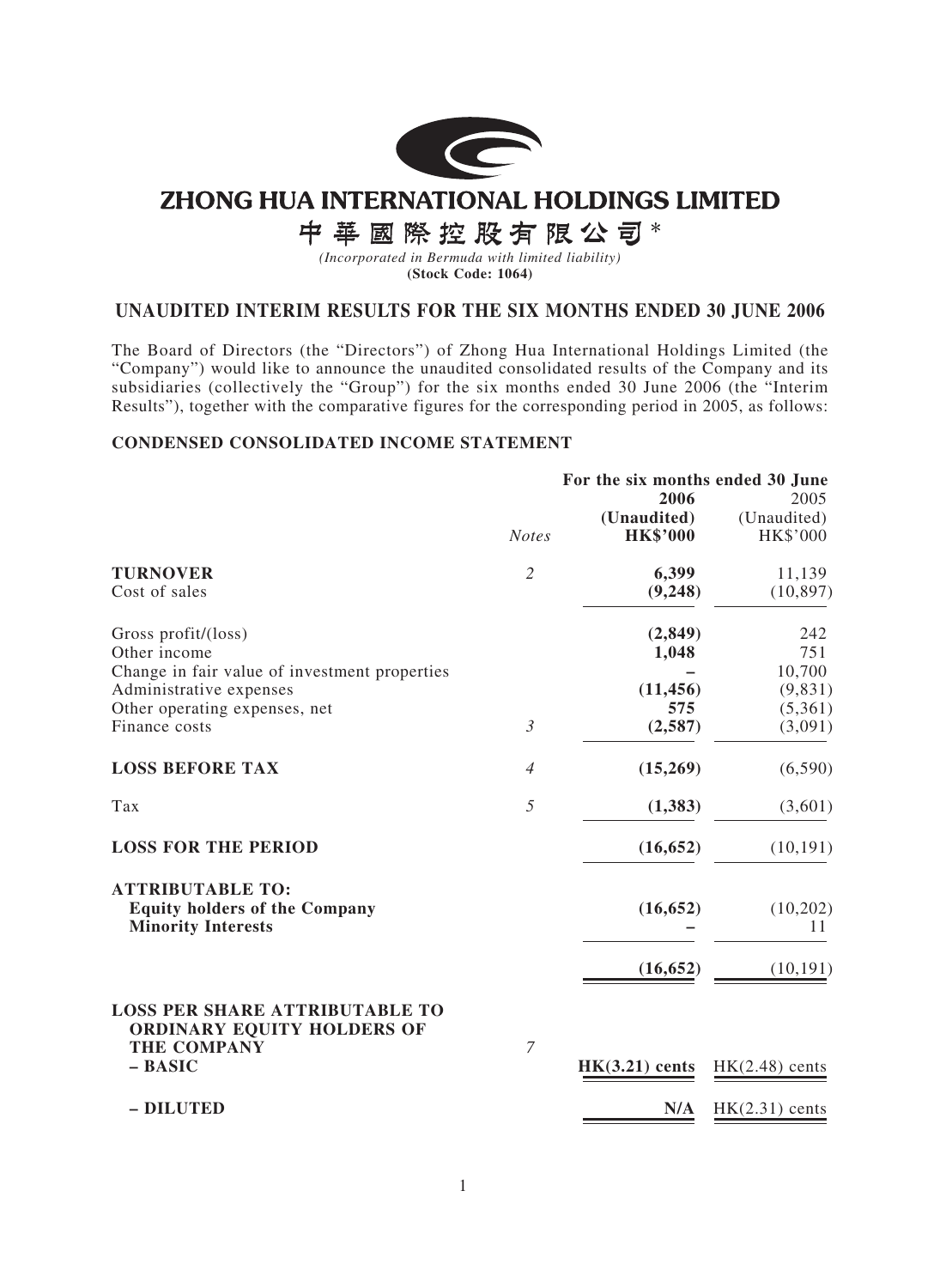## **CONDENSED CONSOLIDATED BALANCE SHEET**

|                                                              | <b>Notes</b> | 30 June<br>2006<br>(Unaudited)<br><b>HK\$'000</b> | 31 December<br>2005<br>(Audited)<br>HK\$'000 |
|--------------------------------------------------------------|--------------|---------------------------------------------------|----------------------------------------------|
| <b>NON-CURRENT ASSETS</b>                                    |              |                                                   |                                              |
| Property, plant and equipment                                |              | 114,959                                           | 118,176                                      |
| Investment properties                                        |              | 286,890                                           | 285,000                                      |
| Intangible assets                                            |              | 13,860                                            | 16,490                                       |
| Goodwill                                                     |              | 79,788                                            | 79,788                                       |
| Prepaid rental                                               |              | 16,842                                            | 17,179                                       |
| Deposits and other receivable                                |              |                                                   | 40,000                                       |
| Pledged deposits                                             |              | 401                                               | 354                                          |
| Total non-current assets                                     |              | 512,740                                           | 556,987                                      |
| <b>CURRENT ASSETS</b>                                        |              |                                                   |                                              |
| Trade receivables                                            | 8            | 32,365                                            | 45,954                                       |
| Prepayments, deposits and other receivables                  |              | 66,393                                            | 18,541                                       |
| Cash and cash equivalents                                    |              | 154,443                                           | 133,151                                      |
| Total current assets                                         |              | 253,201                                           | 197,646                                      |
| <b>CURRENT LIABILITIES</b>                                   |              |                                                   |                                              |
| Trade payables                                               | 9            | (31,526)                                          | (31, 333)                                    |
| Tax payable                                                  |              | (18, 424)                                         | (16, 895)                                    |
| Other payables and accruals                                  |              | (27, 456)                                         | (22, 773)                                    |
| Interest-bearing bank and other borrowings                   |              | (32, 781)                                         | (31, 762)                                    |
| Convertible Bond                                             |              |                                                   | (29, 782)                                    |
| Deferred income                                              |              | (18, 057)                                         | (18, 057)                                    |
| Total current liabilities                                    |              | (128, 244)                                        | (150, 602)                                   |
| <b>NET CURRENT ASSETS</b>                                    |              |                                                   | 47,044                                       |
|                                                              |              | 124,957                                           |                                              |
| <b>TOTAL ASSETS LESS CURRENT LIABILITIES</b>                 |              | 637,697                                           | 604,031                                      |
| <b>NON-CURRENT LIABILITIES</b>                               |              |                                                   |                                              |
| Interest-bearing bank and other borrowings                   |              | (22, 811)                                         | (22, 893)                                    |
| Deferred tax liabilities                                     |              | (55, 242)                                         | (55,093)                                     |
| Total non-current liabilities                                |              | (78, 053)                                         | (77, 986)                                    |
| Net assets                                                   |              | 559,644                                           | 526,045                                      |
| <b>CAPITAL AND RESERVES</b><br>Equity attributable to equity |              |                                                   |                                              |
| holders of the Company                                       |              | 113,248                                           | 98,048                                       |
| Issued capital<br>Reserves                                   |              | 446,396                                           | 427,997                                      |
|                                                              |              |                                                   |                                              |
| Total equity                                                 |              | 559,644                                           | 526,045                                      |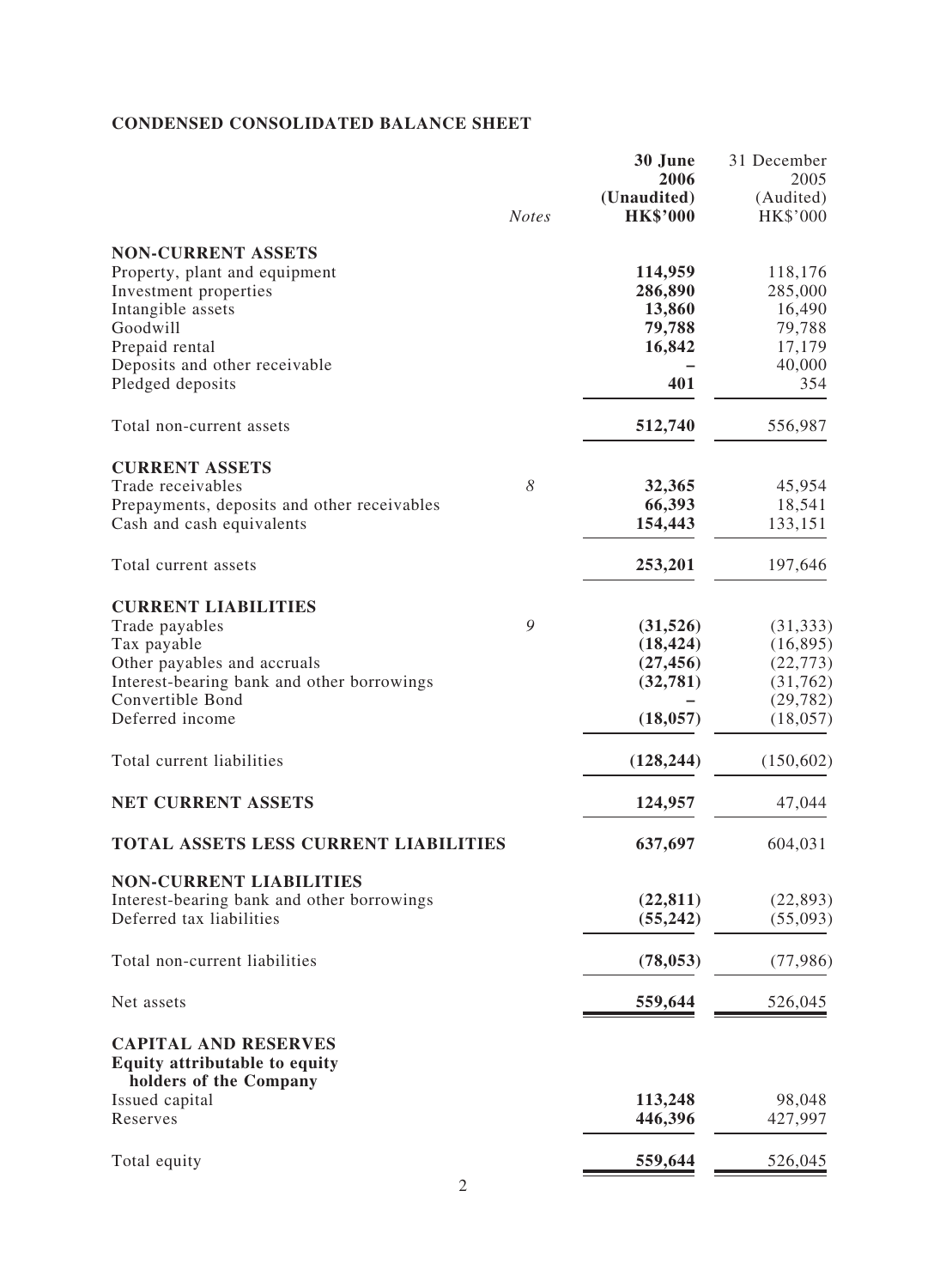#### *Notes:*

#### **1. Significant accounting policies**

The condensed consolidated interim financial statements are prepared in accordance with Hong Kong Accounting Standard ("HKAS") 34 "Interim Financial Reporting". The accounting policies and basis of preparation adopted in the preparation of the interim financial statements are the same as those used in the annual financial statements for the year ended 31 December 2005, except in relation to the following new and revised Hong Kong Financial Reporting Standards ("HKFRSs", which also include HKASs and Interpretations) that affect the Group and are mandatory for accounting period beginning on or after 1 January 2006:

| HKAS 21 (Amendment)           | Net Investment in a Foreign Operation               |
|-------------------------------|-----------------------------------------------------|
| HKAS 39 (Amendment)           | The Fair Value Option                               |
| HKAS 39 & HKFRS 4 (Amendment) | <b>Financial Guarantee Contracts</b>                |
| $HKFRS - Int 4$               | Determining whether an Arrangement contains a Lease |

The adoption of the above HKFRSs did not result in material impact on the accounting policies of the Group's condensed consolidated interim financial statements.

#### **2. Segment information**

The following table presents revenue and results information for the Group's business segments.

#### **For the six months ended 30 June (Unaudited)**

|                                                                            | Property<br>investment         |                         | Leasing of<br>equipment        |                         | Telecommunication and<br>other related services |                         | Corporate and others           |                         | Consolidated                   |                         |
|----------------------------------------------------------------------------|--------------------------------|-------------------------|--------------------------------|-------------------------|-------------------------------------------------|-------------------------|--------------------------------|-------------------------|--------------------------------|-------------------------|
|                                                                            | 2006                           | 2005                    | 2006                           | 2005                    | 2006                                            | 2005                    | 2006                           | 2005                    | 2006                           | 2005                    |
|                                                                            | (Unaudited)<br><b>HK\$'000</b> | (Unaudited)<br>HK\$'000 | (Unaudited)<br><b>HK\$'000</b> | (Unaudited)<br>HK\$'000 | (Unaudited)<br><b>HK\$'000</b>                  | (Unaudited)<br>HK\$'000 | (Unaudited)<br><b>HK\$'000</b> | (Unaudited)<br>HK\$'000 | (Unaudited)<br><b>HK\$'000</b> | (Unaudited)<br>HK\$'000 |
| Segment revenue:<br>Sales to external customers<br>Other revenue and gains | 4,355<br>۰                     | 2,909<br>10,700         | 1,868                          | 1,824                   | 176                                             | 6,406                   |                                |                         | 6,399                          | 11,139<br>10,700        |
| Total                                                                      | 4,355                          | 13,609                  | 1,868                          | 1,824                   | 176                                             | 6,406                   |                                |                         | 6,399                          | 21,839                  |
| Segment results                                                            | 4,199                          | 13,225                  | (2, 280)                       | (2, 124)                | (6, 266)                                        | (8,004)                 | (9, 383)                       | (7, 347)                | (13,730)                       | (4,250)                 |
| Interest income<br>Finance costs                                           |                                |                         |                                |                         |                                                 |                         |                                |                         | 1,048<br>(2, 587)              | 751<br>(3,091)          |
| Loss before tax<br>Tax                                                     |                                |                         |                                |                         |                                                 |                         |                                |                         | (15,269)<br>(1,383)            | (6,590)<br>(3,601)      |
| Loss for the period                                                        |                                |                         |                                |                         |                                                 |                         |                                |                         | (16, 652)                      | (10, 191)               |

No geographical segment information is presented as over 90% of the Group's revenue is derived from customers based in the Mainland of the People's Republic of China ("Mainland China").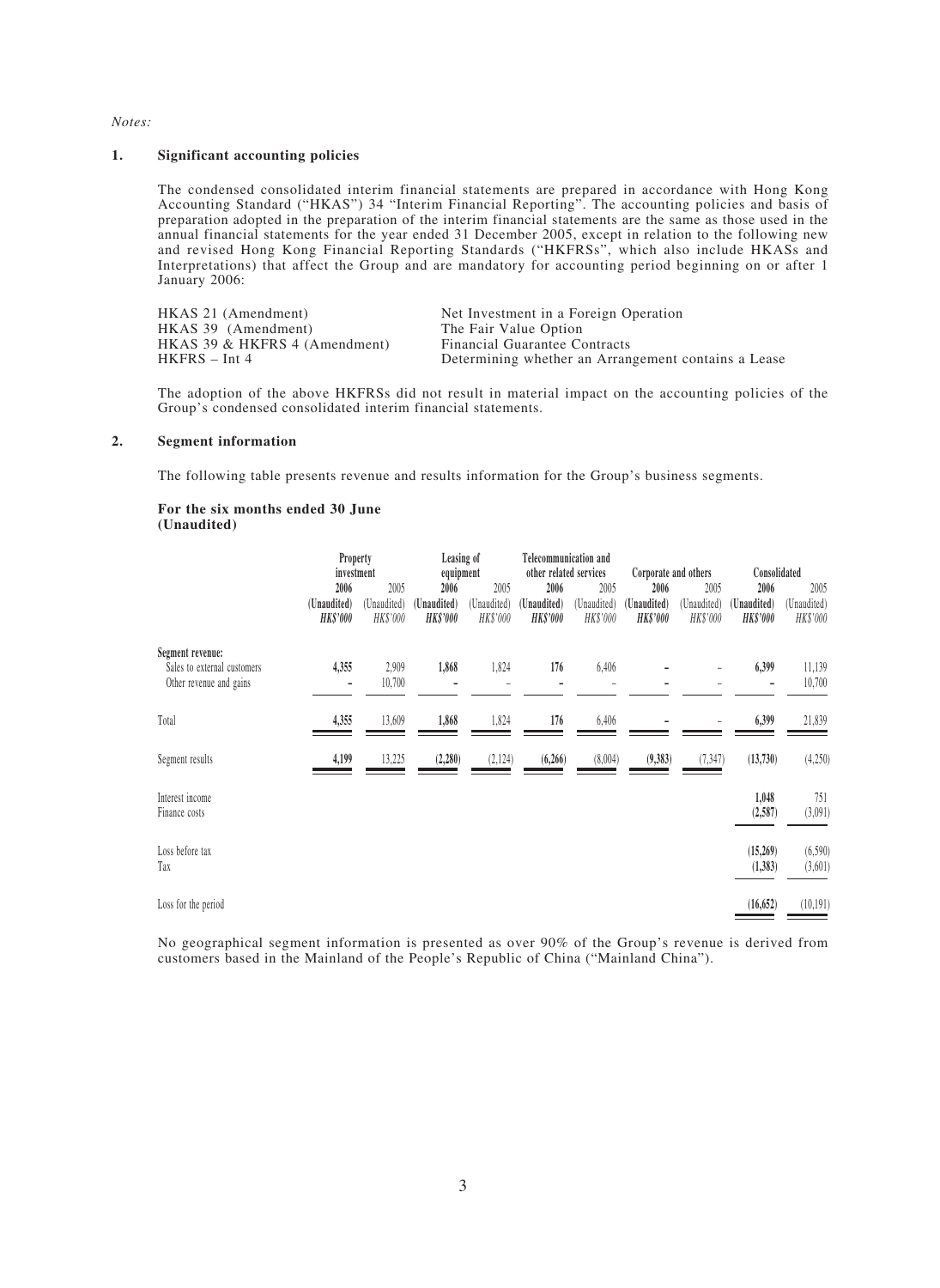#### **3. Finance costs**

|                              |                 | For the six months<br>ended 30 June |  |  |
|------------------------------|-----------------|-------------------------------------|--|--|
|                              | 2006            |                                     |  |  |
|                              | (Unaudited)     | (Unaudited)                         |  |  |
|                              | <b>HK\$'000</b> | HK\$'000                            |  |  |
| Interest on bank loans       | 2,411           | 2,353                               |  |  |
| Interest on finance lease    |                 | 150                                 |  |  |
| Interest on convertible bond | 176             | 588                                 |  |  |
|                              | 2,587           | 3,091                               |  |  |

#### **4. Loss before tax**

The Group's loss before tax is arrived at after charging/(crediting) the following:

|                                   | For the six months<br>ended 30 June |          |  |
|-----------------------------------|-------------------------------------|----------|--|
|                                   | 2006<br>2005                        |          |  |
|                                   | (Unaudited)<br>(Unaudited)          |          |  |
| <b>HK\$'000</b>                   |                                     | HK\$'000 |  |
| Depreciation                      | 7,315                               | 7,184    |  |
| Amortisation of intangible assets | 2,828                               | 3,840    |  |
| Provision for doubtful debts      |                                     | 5,880    |  |
| Interest income                   | (1,013)                             | (751)    |  |
| Net rental income                 | (4,355)                             | (2,909)  |  |
| Write back of other receivables   | (575)                               | (519)    |  |

#### **5. TAX**

|                                                                          |                                        | For the six months<br>ended 30 June |  |  |
|--------------------------------------------------------------------------|----------------------------------------|-------------------------------------|--|--|
|                                                                          | 2006<br>(Unaudited)<br><b>HK\$'000</b> | 2005<br>(Unaudited)<br>HK\$'000     |  |  |
| Provision for the period:<br>Hong Kong<br>Elsewhere<br>Deferred taxation | 1,383                                  | 70<br>3,531                         |  |  |
|                                                                          | 1,383                                  | 3,601                               |  |  |

No provision for Hong Kong profits tax has been made as the Group did not generate any taxable profits in Hong Kong during the six months ended 30 June 2006 (the "Period") (2005: Nil).

Taxes on profits assessable elsewhere have been calculated at the rates of tax prevailing in the countries in which the Group operates, based on existing legislation, interpretations and practices in respect thereof.

#### **6. INTERIM DIVIDEND**

The Directors do not recommend the payment of an interim dividend for the Period (2005: Nil).

#### **7. LOSS PER SHARE ATTRIBUTABLE TO ORDINARY EQUITY HOLDERS OF THE COMPANY**

The calculation of basic loss per share for the Period is based on the loss attributable to ordinary equity holders of the Company of HK\$16,652,000 (2005: net loss of HK\$10,202,000) and the weighted average number of 518,103,178 (2005: 411,408,151, adjusted to reflect the capital reorganisation on 27 April 2006 as further detailed in the section "Capital reorganisation" below) ordinary shares in issue during the Period.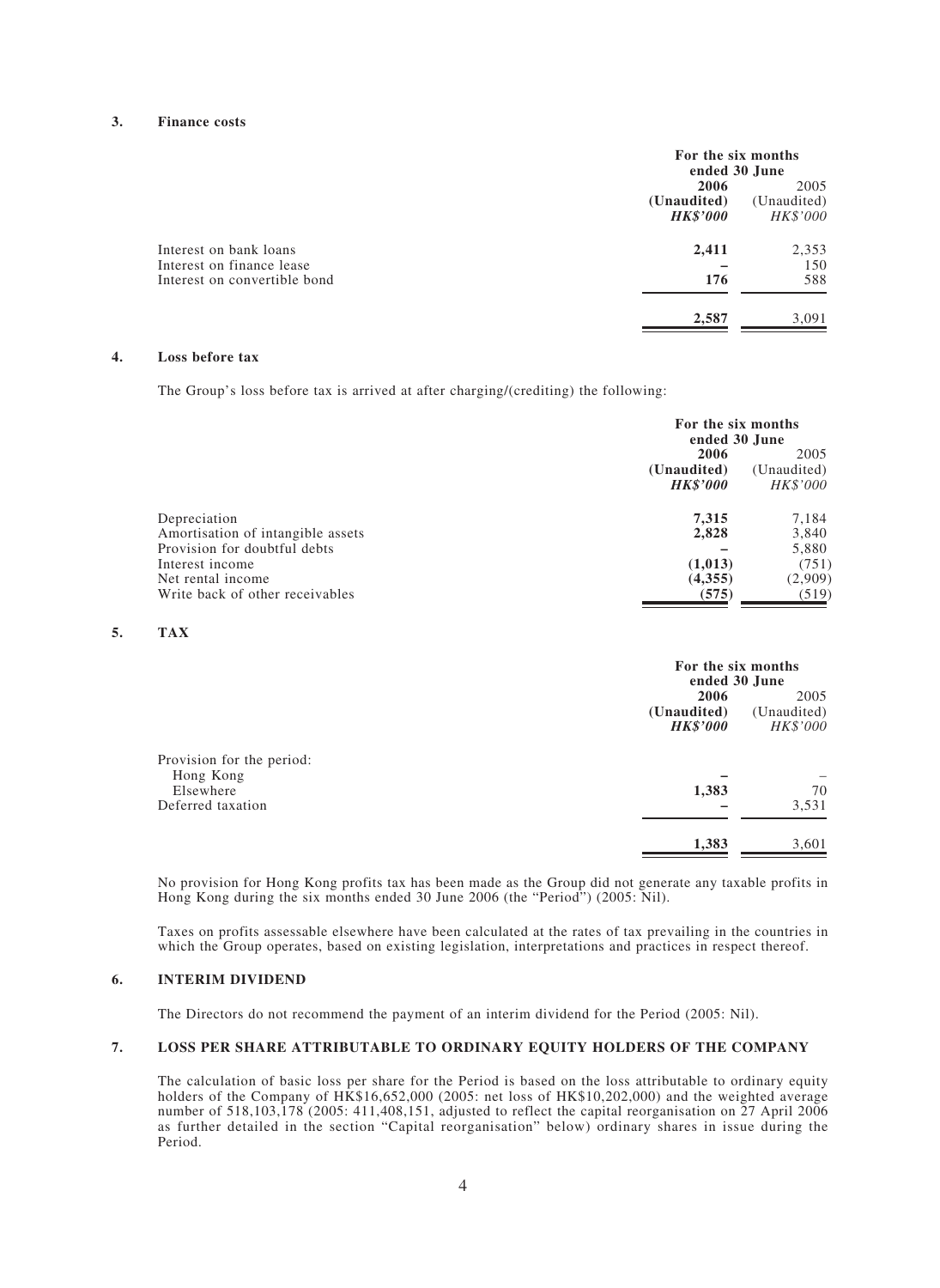A diluted loss per share for the Period has not been disclosed as the share option outstanding during the Period had an anti-dilutive effect on the basic loss per share for the Period.

The calculation of diluted loss per share for the six months ended 30 June 2005 is based on the loss attributable to ordinary equity holders of the Company of HK\$9,716,000, after adjusting for the interest saved upon the deemed conversion of all convertible bond. The weighted average number of ordinary shares used in the calculation is the 411,408,151 ordinary shares in issue during the six months ended 30 June 2005, as used in the basic loss per share calculation; and the weighted average of 10,000,000 ordinary shares assumed to have been issued on the deemed conversion of all convertible bonds during the six months ended 30 June 2005. The above number of shares has been adjusted to reflect the capital reorganisation on 27 April 2006 as further detailed in the section "Capital reorganisation" below.

#### **8. TRADE RECEIVABLES**

The aged analysis of the trade receivables at the balance sheet date, net of provisions, is as follows:

|                                      | <b>30 June 2006</b><br>(Unaudited) |            | 31 December 2005<br>(Audited) |            |  |
|--------------------------------------|------------------------------------|------------|-------------------------------|------------|--|
|                                      | <b>HK\$'000</b>                    | Percentage | HK\$'000                      | Percentage |  |
| Within 6 months                      | 2,002                              | 6          | 5,088                         | 11         |  |
| More than 6 months but within 1 year | 5,140                              | 16         | 5,986                         | 13         |  |
| More than 1 year but within 2 years  | 6,046                              | 19         | 16,895                        | 37         |  |
| More than 2 years                    | 15,089                             | 47         | 13,938                        | 30         |  |
| Not due at balance sheet date        | 4,088                              | 12         | 4,047                         | 9          |  |
|                                      | 32,365                             | <b>100</b> | 45,954                        | 100        |  |
| Portion classified as current assets | (32, 365)                          |            | (45, 954)                     |            |  |
| Non-current assets                   |                                    |            |                               |            |  |

The Group generally grants credit terms of 3 to 12 months to the customers.

The age of the Group's trade receivables are based on the date of recognition of turnover and the due date of instalments as stipulated in the sales contracts.

The legal titles of the properties sold are retained by the Group until the contracted amounts and the related expenses of the property have been fully settled.

#### **9. TRADE PAYABLES**

An aged analysis of the trade payables at the balance sheet date is as follows:

|                                      | <b>30 June 2006</b><br>(Unaudited) |            | 31 December 2005<br>(Audited) |              |
|--------------------------------------|------------------------------------|------------|-------------------------------|--------------|
|                                      | <b>HK\$'000</b>                    | Percentage | <i>HK\$'000</i>               | Percentage   |
| Within 6 months                      |                                    |            |                               |              |
| More than 6 months but within 1 year |                                    |            |                               |              |
| More than 1 year but within 2 years  |                                    |            | 105                           | $\mathbf{1}$ |
| More than 2 years but within 3 years | 81                                 |            |                               |              |
| Over 3 years                         | 31,445                             | 99         | 31,228                        | 99           |
|                                      | 31,526                             | <b>100</b> | 31,333                        | 100          |

The age of Group's trade payables are based on the date of the goods received or services rendered.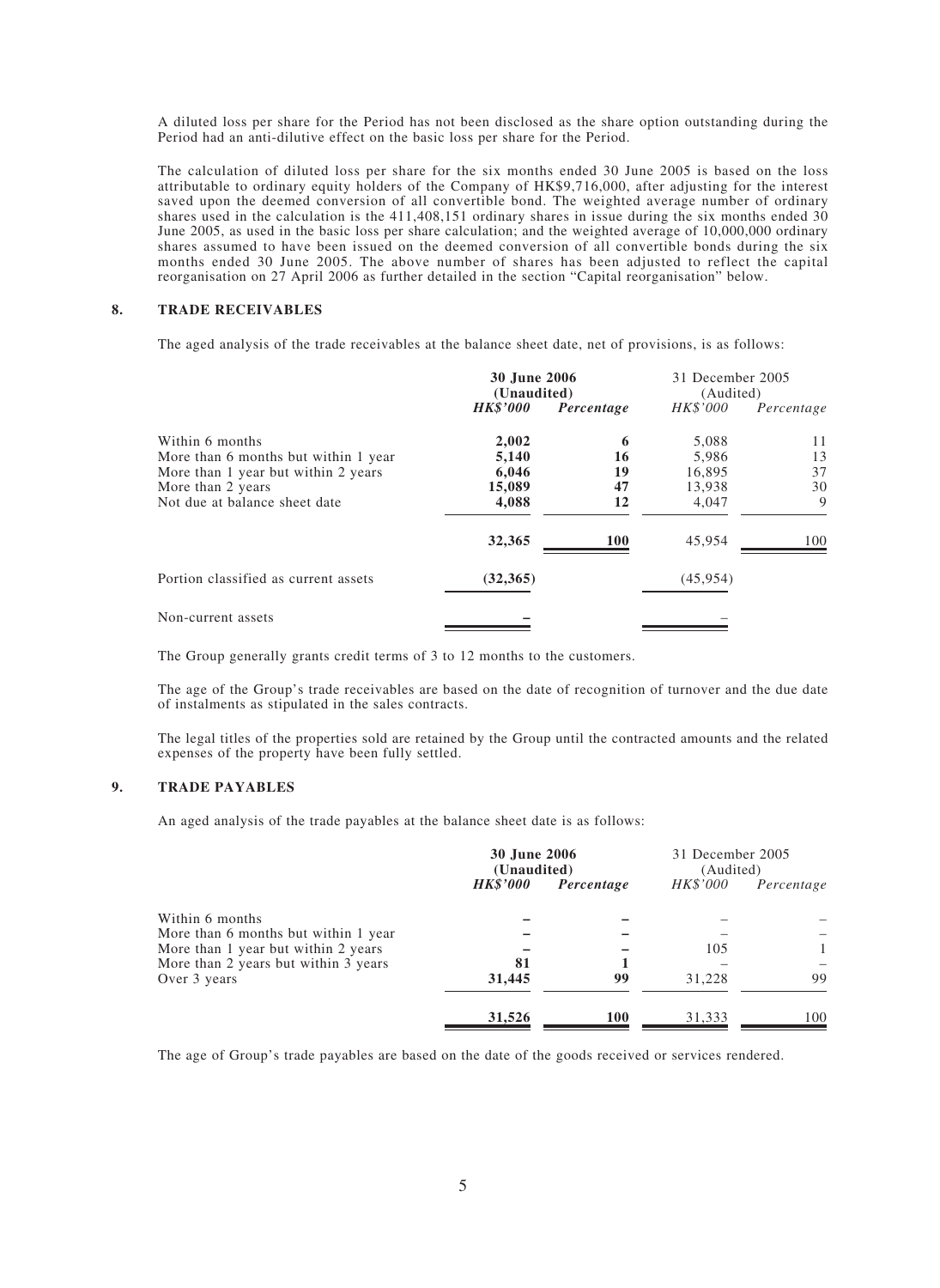#### **REVIEW OF RESULTS**

The Directors would like to report that the Group recorded a turnover of HK\$6,399,000 (30 June 2005: HK\$11,139,000) for the six months ended 30 June 2006 (the "Period"), representing a decrease of 43% compared with the corresponding period. Loss attributable to ordinary equity holders of the Company was HK\$16,652,000 (30 June 2005: net loss of HK\$10,202,000) for the Period.

## **REVIEW OF OPERATIONS**

The Group's turnover during the Period mainly comprised of rental income generated from the commercial podium in Chongqing, the People's Republic of China (the "PRC"), the leasing of point-of-sale ("POS") equipment in Guangzhou, the PRC and the provision of telecommunication and other related services in the PRC.

#### **Property investment**

The rental income generated from leasing of the commercial units in Gang Yu Square in Chongqing in the PRC increased in the Period compared with 2005.

The occupancy rate of the square remained satisfactory during the Period. It was expected that the business would continue to generate a steady stream of income to the Group.

#### **Leasing of POS equipment**

Since 2003, the Group had engaged in the business of leasing corded and cordless POS equipment in Guangzhou, the PRC. The demand for POS equipment remained steady during the Period. The Group will explore business opportunities for other value added services adhered to the leasing of the POS equipment.

#### **Provision of telecommunication and other related services**

Since 2004, the Group had engaged in the business of providing integrated telecommunication network services to online game developers and other broadband media providers via its operating subsidiary. Due to cut-throat competition in the dynamic online business market in Guangzhou, the PRC, it was difficult for integrated telecommunication network service providers to secure a steady profit margin unless new and attractive online games and/or related broadband media products kept emerging from the market to drum up demand for such services. Since late 2005, the management of the Group's telecommunication division has been focusing on developing new business models and, if practicable, to identify strategic investors to co-invest in new business developments.

#### **Conversion of Convertible Bond**

On 24 February 2006, Asia Pacific Broadband Entertainment Corporation Limited (formerly known as CNC Broadband Entertainment Corporation Limited), the holder of the Convertible Bond, exercised the conversion rights of the Convertible Bond. 20,000,000 shares with a par value of HK\$0.2 each of the Company were converted at the conversion price of HK\$1.5 per share.

The above number of shares and conversion price have been adjusted to reflect the capital reorganisation on 27 April 2006 as further detailed in the section "Capital reorganisation" below.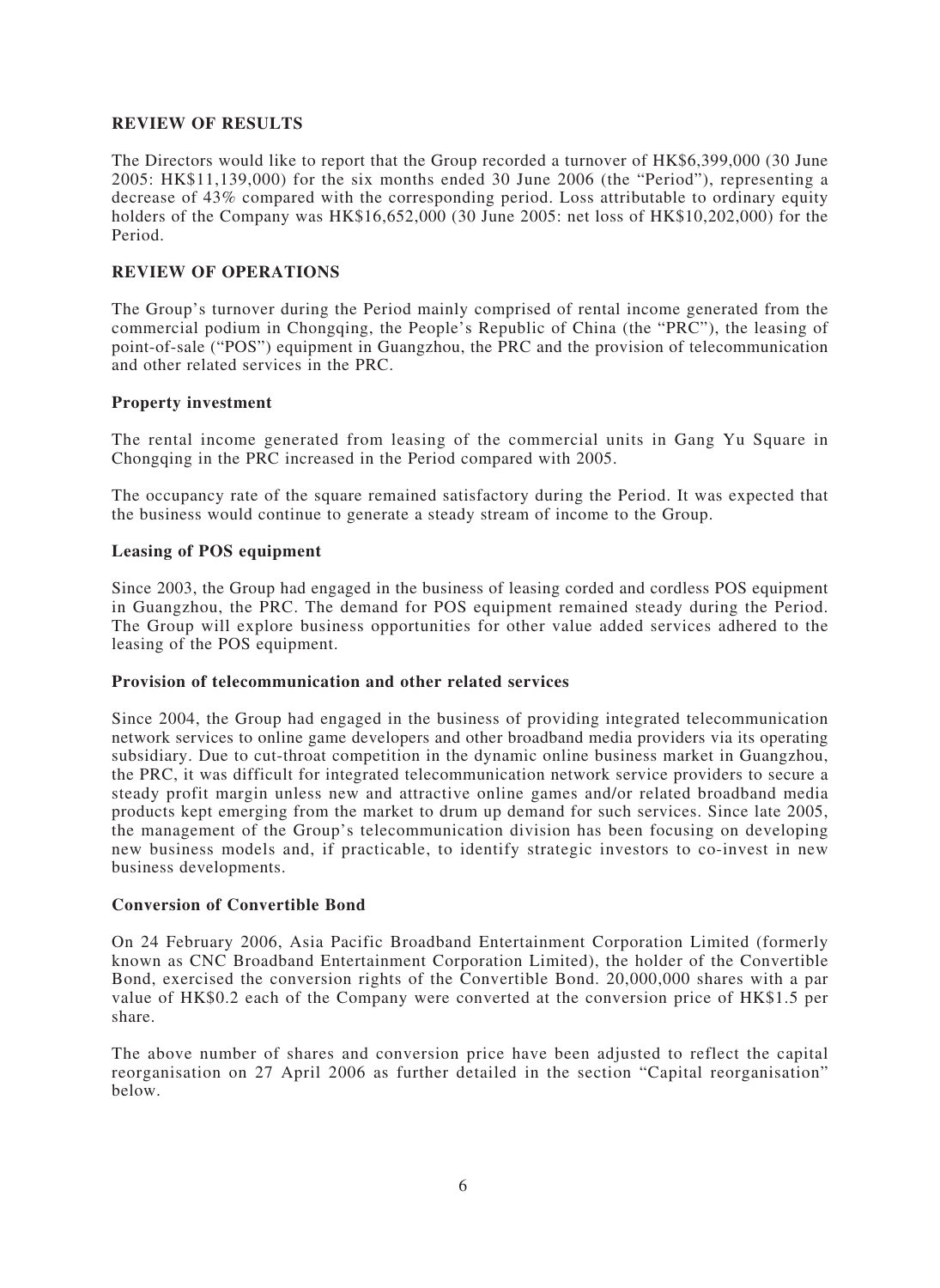## **Placement of new shares**

On 28 March 2006, the Company entered into a subscription agreement with an independent third party which had conditionally agreed to subscribe for 17,000,000 shares to be issued and allotted by the Company at a subscription price of HK\$0.3 per share. On 25 April 2006, the Company issued and allotted 17,000,000 shares at HK\$0.3 per share resulting in raising a gross proceed of HK\$5.1 million, which will be used for general working capital of the Group.

The above number of shares and subscription price have been adjusted to reflect the capital reorganisation on 27 April 2006 as further detailed in the section "Capital reorganisation" below.

## **Subscription of new shares and grant of option**

On 31 August and 23 September 2005, a subscription agreement and a supplemental agreement were respectively entered into between the Company, a subscriber and a guarantor who are both independent third parties, pursuant to which the subscriber had conditionally agreed to subscribe for 20,000,000 new shares (the "Subscription Shares") at a subscription price of HK\$0.36 per share, and the Company had conditionally agreed to grant an option (the "Option") to the subscriber at a price of HK\$2,280,000. Pursuant to the terms of the deed of the Option, the subscriber will be entitled to subscribe a maximum of 57,000,000 new shares (the "Option Shares") at an exercise price of HK\$0.38 per share anytime from the date of the completion of the supplemental agreement and up to 31 December 2006. The Subscription Shares were allotted and issued to the subscriber in October 2005.

On 18 April 2006, the subscriber served the notice for subscription of 10,000,000 Option Shares at an exercise price of HK\$0.38. The 10,000,000 Option Shares were allotted and issued on 25 April 2006, and a gross proceed of HK\$3,800,000 was raised by the Company.

Subsequent to the balance sheet date, on 11 August 2006 and 22 August 2006, the subscriber served notices for subscription of 25,000,000 and 22,000,000 Option Shares respectively at an exercise price of HK\$0.38. The 25,000,000 and 22,000,000 Option Shares were allotted and issued on 14 August 2006 and 23 August 2006 respectively, and a gross proceed of HK\$17,860,000 was raised by the Company. The Option had been fully exercised.

The above number of shares, subscription price and exercise price have been adjusted to reflect the capital reorganisation on 27 April 2006 as further detailed in the section "Capital reorganisation" below.

## **Capital reorganisation**

On 10 April 2006, the Company proposed a capital reorganisation (the "Reorganisation") to consolidate every ten ordinary shares of HK\$0.02 each in the issued and unissued share capital of the Company into one ordinary share of HK\$0.20 each (the "Consolidated Shares"). Pursuant to the Reorganisation, the authorised share capital of the Company was increased from HK\$120 million to HK\$200 million by the creation of 400 million additional Consolidated Shares of HK\$0.2 each in the capital of the Company. The Reorganisation was approved by shareholders at the special general meeting on 27 April 2006.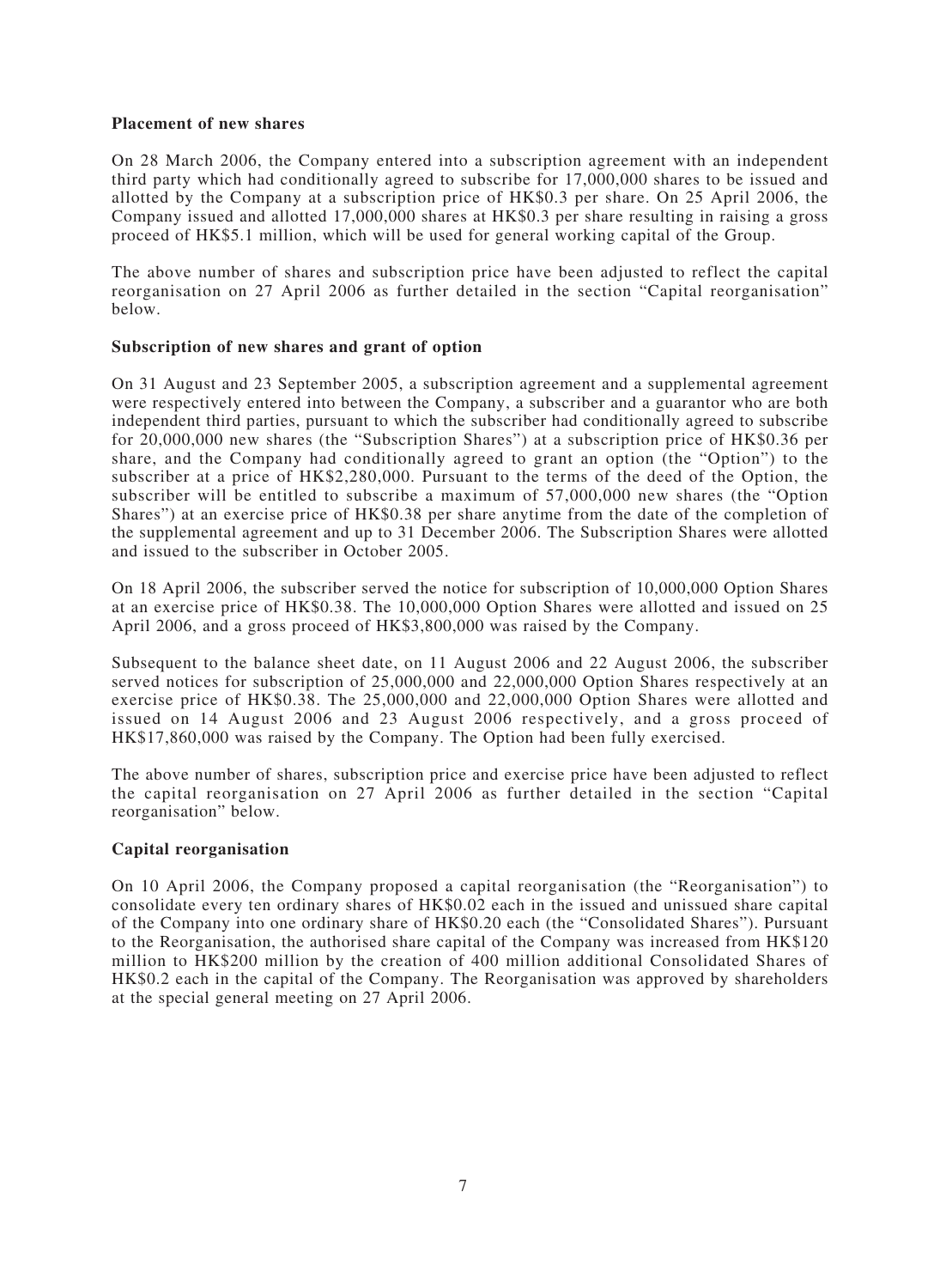## **FINANCIAL REVIEW**

#### **Liquidity and financial resources**

The Group generally financed its businesses with internally generated cash flows, banking facilities, net proceeds from placing of new shares and exercise of share options during the Period. Cash and bank balances of the Group as at 30 June 2006 amounted to HK\$154,443,000 (31 December 2005: HK\$133,151,000) and pledged deposits of HK\$401,000 (31 December 2005: HK\$354,000).

As at 30 June 2006, the Group had outstanding borrowings of approximately HK\$55,592,000 comprising interest-bearing bank loans amounted to HK\$52,216,000 (31 December 2005: HK\$54,140,000), convertible bonds payable amounted to HK\$nil (31 December 2005: HK\$29,782,000) and finance lease payable amounted to HK\$3,376,000 (31 December 2005: HK\$515,000). Of the Group's interest-bearing bank loans, 61%, 10% and 29% respectively are repayable within one year or on demand, in the second year, in the third to fifth years, inclusive. An amount of HK\$26,832,000 bank loans as at 30 June 2006 was charged at fixed interest rates (31 December 2005: HK\$26,564,000).

The Group's gearing ratio as at 30 June 2006 was 0.25 (31 December 2005: 0.28), calculated based on the Group's total liabilities, excluding deferred income, of HK\$188,240,000 (31 December 2005: HK\$210,531,000) over total assets of HK\$765,941,000 (31 December 2005: HK\$754,633,000).

#### **Currency structure**

The Group had limited exposure to foreign exchange rate fluctuations as most of its transactions, including borrowings, were mainly conducted in Hong Kong dollars or Renminbi and the exchange rates of these currencies were relatively stable throughout the Period.

#### **Pledge of assets**

The Group had utilized bank loan facilities amounting to approximately HK\$52,216,000 (31 December 2005: HK\$54,140,000) as at 30 June 2006. The bank loans were supported by certain of the Group's investment properties, corporate guarantees executed by the Company and corporate guarantees provided by certain entities in the PRC.

#### **Contingent liabilities**

As at 30 June 2006, guarantees given for mortgage loans granted by banks to certain purchasers of the Group's properties amounted to HK\$4,014,000 (31 December 2005: HK\$3,395,000).

#### **PROSPECTS**

The Group is principally engaged in property investment, leasing of point-of-sale equipment and provision of telecommunication and other related services in the PRC. Given that the Group had extensive experience in property development and investment in the PRC since 1992, the Directors consider that they should capitalize their expertise and connections in this area for the Group's future business development. Hence, it is expected that the Group will consolidate its business sectors and formulate a new business direction in the coming year. In this respect, the Directors are optimistic that the continuing economic growth in the PRC will serve to facilitate the business growth of the Group.